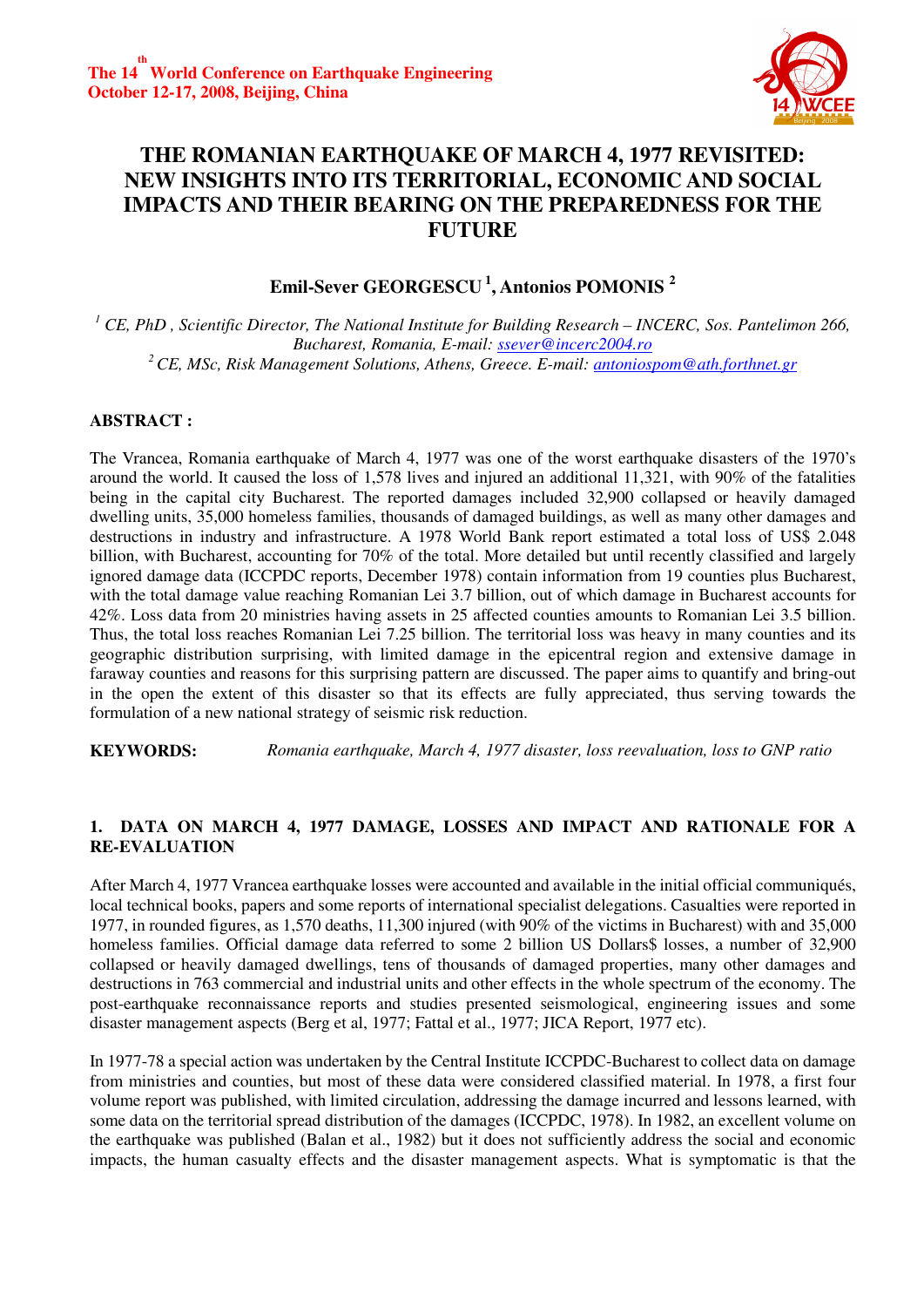

economic value and social effects of the earthquake were never discussed in detail and were generally given limited consideration in all of the above reports and official communiqués. Some ICCPDC reports that include a preliminary valuation of damages became available only after the 1990's.

A World Bank Report was the only international contemporary report addressing the socio-economic aspects in some detail referring to the US\$ 2 billion loss estimate and including more detailed sectorial loss figures by economic sector and impact considerations. This report was used as background information for a loan to Romania (World Bank, 1978) and was neither quoted in local references nor available in Romania until 1992 (Georgescu and Kuribayashi, 1992). According to this report, out of Romania's 40 counties, 23 were strongly affected, with Bucharest recording the highest losses. Counties far-away from Vrancea region in the south-east of the country (Teleorman, Dolj and Prahova) but also in north-east (Iasi, Bacau) suffered significant damage, but any no details were given. The US Foreign Disaster Assistance Office (OFDA, 1988) indicates the same total loss, while others (Munich Re, 1998; Coburn and Spence, 1992; 2002) suggest only some US\$ 800 million loss.

The fact that the damage from the 1977 earthquake was extensive is evidenced by contemporary data and by the fact that Romania received aid from 55 countries and 12 organizations. We have enough evidence that many direct and indirect loss data were presumably underestimated or neglected in 1977-8, while other economic losses were only briefly described. Since the immediate and long-term impact on development was not treated as a matter of public concern and debate, the authors considered that it is of great interest to quantify and bring-out in the open the extent of this disaster so that its effects are fully appreciated, thus serving towards the formulation of a new national strategy of seismic risk reduction. As main issues of interest and correlation with other seismological and engineering data, there are the territorial distribution of losses and correlations with the loss extent.

### **2. LOSS VALUE AND STRUCTURE IN ICCPDC REPORTS**

The ICCPDC reports are internal government reports with loss estimatesdata produced by the authorities at the request of the Central Government, at the end of 1978, in the local currency (Romanian Lei). In the reports issued by each affected ministry and county separately the overall amount of damages is given in physical units and reaches values of 32,897 collapsed or demolished dwellings, 34,582 homeless families, 763 industrial units affected and many other damages in all sectors of the economy. In total there were:

- 742,259 collapsed or damaged dwellings (or 12% of Romania's dwelling stock in 1977), out of which 35,600 dwellings were collapsed or condemned (4.8%), 351,835 dwellings to be strengthened (47.4%) and 354,824 dwellings to be repaired (47.8%);
- 8,228 social-cultural units lost and damaged, representing 28.8% of national stock.

The total damage value from these two categories (housing and socio-cultural buildings) is Ro Lei 3,725,177,000, out of which Bucharest damage accounts for 41.7% or Ro Lei 1,553,362,000 (excluding social-cultural buildings of ministries and central institutions that have not been reported for Bucharest). Housing represented 90.45% of this total loss, while social and cultural buildings represented 9.55%.

Value of loss suffered by 20 ministries having assets in the 25 affected counties amounts to Ro Lei 3,523,194,000. Thus, the total loss derived from the ICCPDC reports (December 1978) reaches Ro Lei 7,248,371,000. In terms of the relative composition of the losses, there is some similarity as to the share of housing in the total ICCPDC loss, but Bucharest's loss share cannot be compared with other data, since it is given only with respect to housing and socio-cultural buildings. The above can thus be considered as a first level estimate of the actual 1977 loss expressed in Romanian Lei. In order to better document the magnitude of this disaster we must check their completeness, relevance, and consider the then applicable exchange rates of the local currency. At the time of the earthquake in Romania different Lei to US\$ exchange rates were used (e.g. for internal trade, for external trade etc.). If the losses in US\$, officially communicated in December 1977 and, recorded by the 1978 World Bank report, are assumed to be equivalent to the aforementioned losses derived from and the ICCPDC reports in Ro Lei had been equivalent, a rough conversion would lead to a rate of 3.53 Ro Lei per US\$,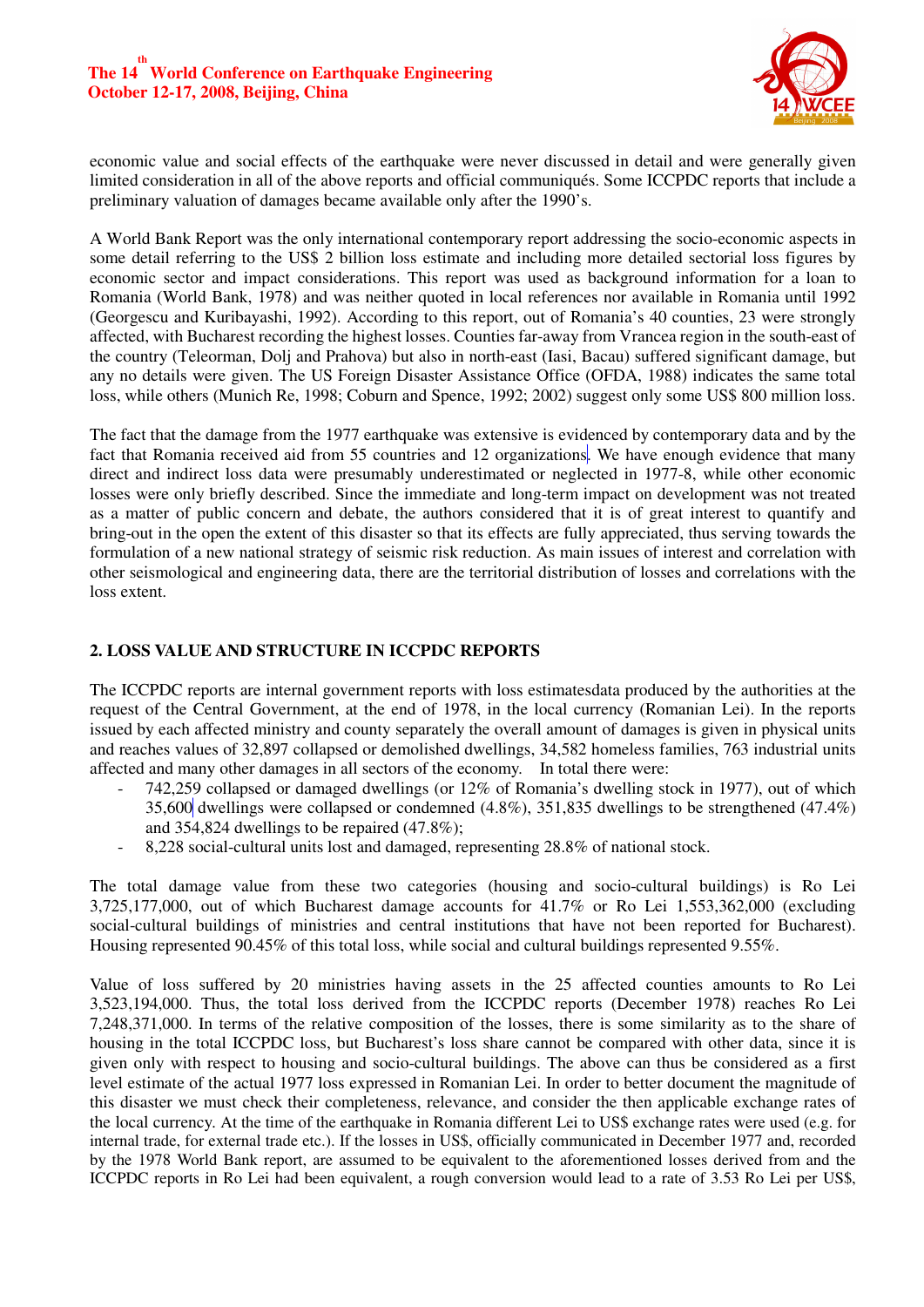

which is lower than any exchange rate used at the time. Actually the exchange rate for foreign trade (ca. 20 Ro Lei per US\$ in 1977) was considered at the time as the one that was closer to the true value of the local currency. For comparison if a Romanian citizen brought US\$ into the country the conversion rate into Ro Lei was of 4.970 Ro Lei per US\$ in 1977 and 4.559 Ro Lei per US\$ in 1978. This exchange rate was at the time considered as quite unfair.

Therefore we tend to believe that some component of loss was added at central level, when aggregation was made for communication to the World Bank. There is a certain feeling that the number of damaged elements and their geographic distribution area that was heavily damaged is correctly described in the ICCPDC reports, but loss estimates are either underestimated or other loss values are missing in the final value of preliminary ICCPDC loss table. We may suppose that the missing losses were, at least, those mentioned before, as well as others that appear in the World Bank Report of 1978 but were not reported by ICCPDC for unknown reasons.

### **3. DATA ON TERRITORIAL DISTRIBUTION OF LOSSES BASED ON ICCPDC REPORTS, ROMANIA (1978)**

Damage derived from the ICCPDC reports is now known for 19 counties plus Bucharest City. Figures 1 to 3 show the territorial distribution of the dwelling stock that was destroyed, neededing strengthening or needed repair (lighter damage), respectively. The data are presented in terms of descending order for the counties that existed in 1977 administrative organization of Romania.



Fig. 1. Territorial distribution of destroyed dwellings in 1977 (%)



Fig. 2. Territorial distribution of dwellings requiring strengthening in 1977 (%)

This territorial distribution of damages gives us a better understanding and may contain many hidden messages that we need to explain. The loss was heavy in many counties and its geographic distribution surprising, with limited damage in the epicentral region and extensive damage in faraway counties. Each graph of Figures 1 to 3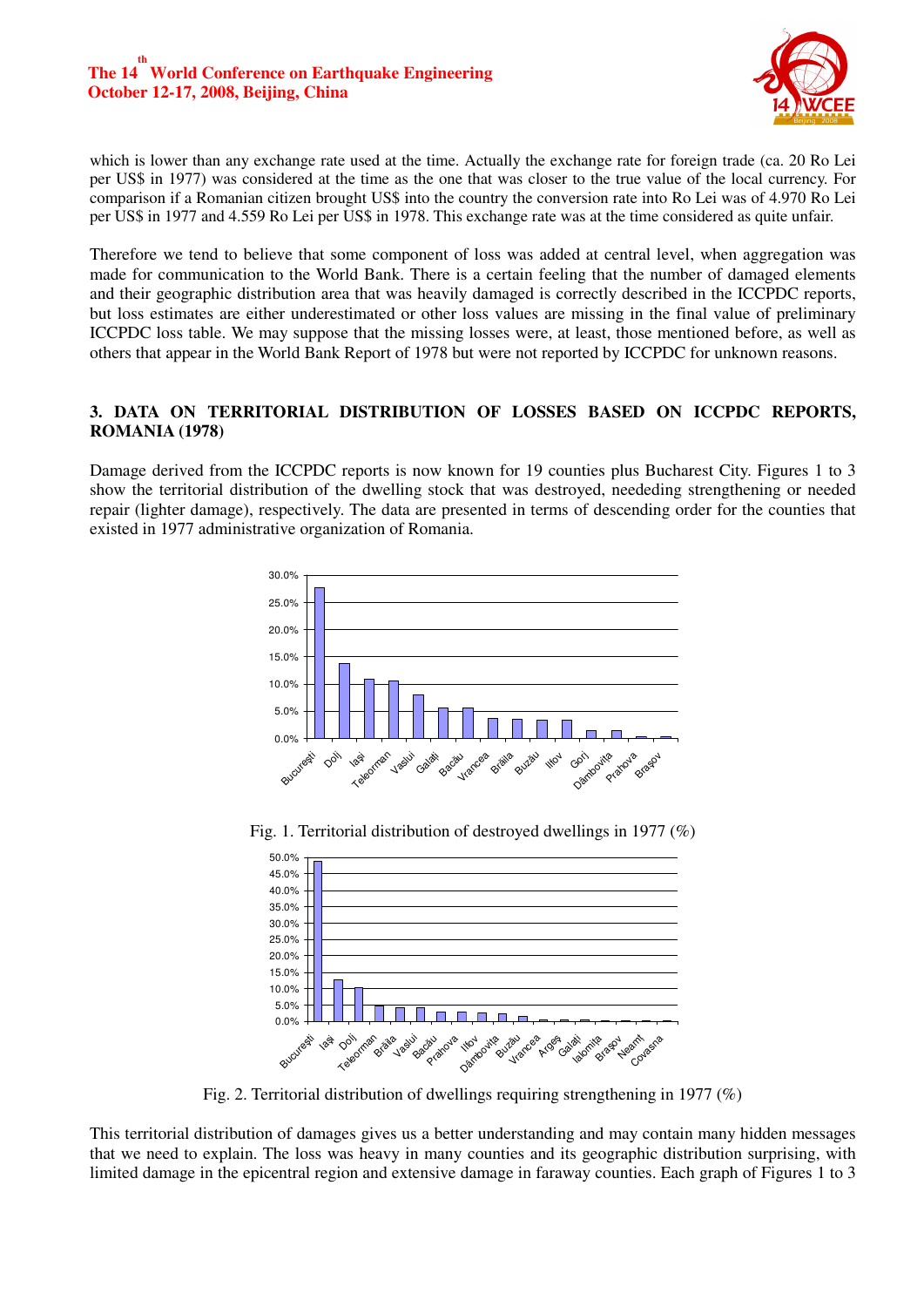#### **The 14 World Conference on Earthquake Engineering th October 12-17, 2008, Beijing, China**



has some meaning, but the sum of all situations, expressed as the proportions of affected dwelling units compared to the total dwelling stock of each county in 1977, may give a broader image, as shown in Figure. 4.



Fig. 3. Territorial distribution of dwellings requiring repair in 1977 (%)



Fig. 4. Territorial distribution of affected dwellings in 1977 (%)

In comparison with usual attenuation patterns, one may wonder why counties in the epicentral region were largely unaffected, when counties more than 100-km away, suffered nearly 50% damage rates? For example, Iasi County (48.3%) and Bucharest City (47.8%) are on the first places, although their sites are situated at considerable distances from the Vrancea seismogenic zone. The large number of old buildings in Iasi and the long-period effects on slender buildings in Bucharest are among first explanations at hand. Dolj County (43.8%) even further from Vrancea is on the third place, something that to this day has not been fully explained and a combination of the previous two causes can be put under debate, without full arguments for each. One reason may be that Dolj County was in the lowest zone of the Romanian earthquake code in the 1963-1977 period (zone of intensity VI). Also note that Craiova (capital of Dolj) was reportedly devastated during the April 1790 Vrancea earthquake.

Braila County was the 4th worst affected county in 1977 (33.9% affected dwellings), but neighbouring Galati Ccounty was not affected to the same extent (11th with 8% of its affected dwellings). Braila and Galati cities  $(217,000$  and  $300,000$  people respectively), are built on  $,$ loess" which in the past has caused lots of damage (not related to earthquake shaking e.g. due to ground subsidence) related to the rise of the water table, rise of phreatic waters from the Danube which is crossing the cities or from leaks (from the canals), many old tunnels which caused damage before and during the earthquake. Also many houses are from load-bearing masonry in these two counties.

Galati has newer buildings, many areas were rebuilt as the industries were developed. Could it be also that the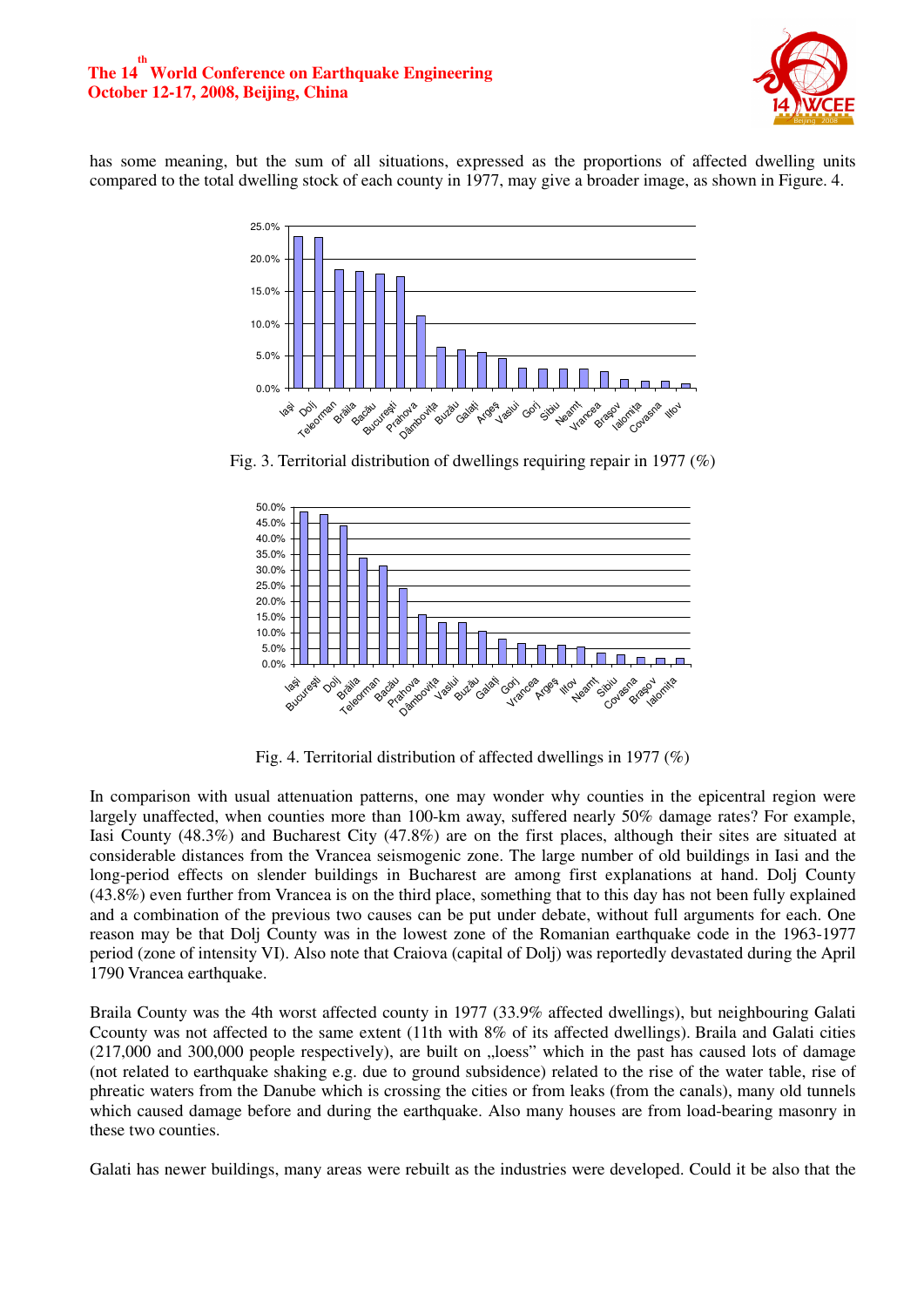

differences in damage between Galati and Braila may be explained by the effect of loess that is more extensive in Braila County, since the Danube is crossing the whole county, while in Galati county the river is only passing through, forming the southern border of the county? Some of the difference could also be due to attenuation patterns, although Galati County is somewhat nearer to the Vrancea 'source zone than Braila county.

In the south, the towns of Alexandria and Zimnicea (in Teleorman County, in the 5th place) had an older housing stock and being rural areas had a large number of low-income inhabitants. In these areas, many houses were were made from a mixture of earth and wood and the bricks were made until in the 60's from local clay somewhere in the outskirts of each village. The toughness of the bricks depended of how much fuel and, straw, was available for the local kilns. The mortar used at the time did not have enough lime. In many cases some villagers used sand and clay mortar and after the 50' s more lime, cement etc. and gradually industrial bricks. Some of the difference could also be due to attenuation patterns, although how can we explain the fact that Ilfov which is nearer Vrancea than Teleorman was not seriously affected? Ilfov was also a rural county though clearly of higher income levels due to its proximity to Bucharest.

Prahova County, that is 7-th on the list of affected counties with 15.8% affected dwellings and was also seriously affected by the 1940 earthquake and has always been in zone of intensity VIII of every version of the Romanian earthquake codes. Vrancea County, that includes the nominal epicenter, is 13th on the list of affected counties (with only 5.6% affected dwellings). A possible explanation of these differences are given by the fact that Vrancea County was devastated in the 1940 earthquake and much of its housing was built after post-1945 and were incorporating with ring-beams, with more extensive use of brick masonry than instead of adobe; since 1963. Vrancea County has always been in the highest zone of the Romanian Earthquake Code (the county is found within the MSK zones of intensity VIII and IX), and although base shear forces may not be that great as experienced during 1977, this must have also contributed in the reduction of damage in Vrancea County.

Buzau County has 9.7% affected dwellings. Buzau city on the other hand suffered much more damage in spite of the fact that it is further from the epicentrer, founded on better soil and had better maintained buildings. The effects of the earthquake were strongly felt in the Buzau river valley (towards the hills): Patarlagele, Viperesti, Cislau, Calvini, Chiojdu etc. This can be related to the earthquake rupture trace, which has developed along a line towards S-E, in Buzau County.

### **4. FINANCIAL DATA ON DAMAGE AND LOSS IN WORLD BANK REPORT (1978)**

In physical terms, the World Bank Report concluded that the overall effect of the earthquake on the housing sector of Romania was 156,000 apartments in urban zones and 21,500 houses in rural zones were destroyed or very seriously damaged; in addition 366,000 apartments in urban zones and 117,000 houses in rural areas needed to be repaired. The sum of the above is 660,500 dwelling units or around 11% of Romania's dwelling stock at the time. These figures are not commonly discussed in Romania, where the figure most frequently mentioned is that of 32,900 destroyed or heavily damaged dwellings and occasionally a figure of 182,000 damaged dwellings is also mentioned. The number of damaged housing units derived from the ICCPDC reports is 12.4% greater than in the World Bank report that was published somewhat earlier, while in the World Bank report, the loss in Bucharest accounts for 70% of the total, i.e. US\$ 1.4 billion.

In monetary terms, using all descriptive data from the World Bank Report, the values related to other indirect effects of the earthquake, have been obtained. As a consequence of this approach, details can be found in it results (Georgescu and Kuribayashi, 1992, Georgescu and Pomonis, 2007.):

-the total reported losses account for US\$ 2.048 billion (US\$ 1.683 billion in direct losses and US\$ 0.3647 billion in production losses);

-the loss to constructions represented 69.4% of the total or 84.3% of the direct losses; the housing sector losses (US\$1.0328 billion) represented 71.4% of construction losses, or 61.4% of the direct losses and 50.4% of the total losses;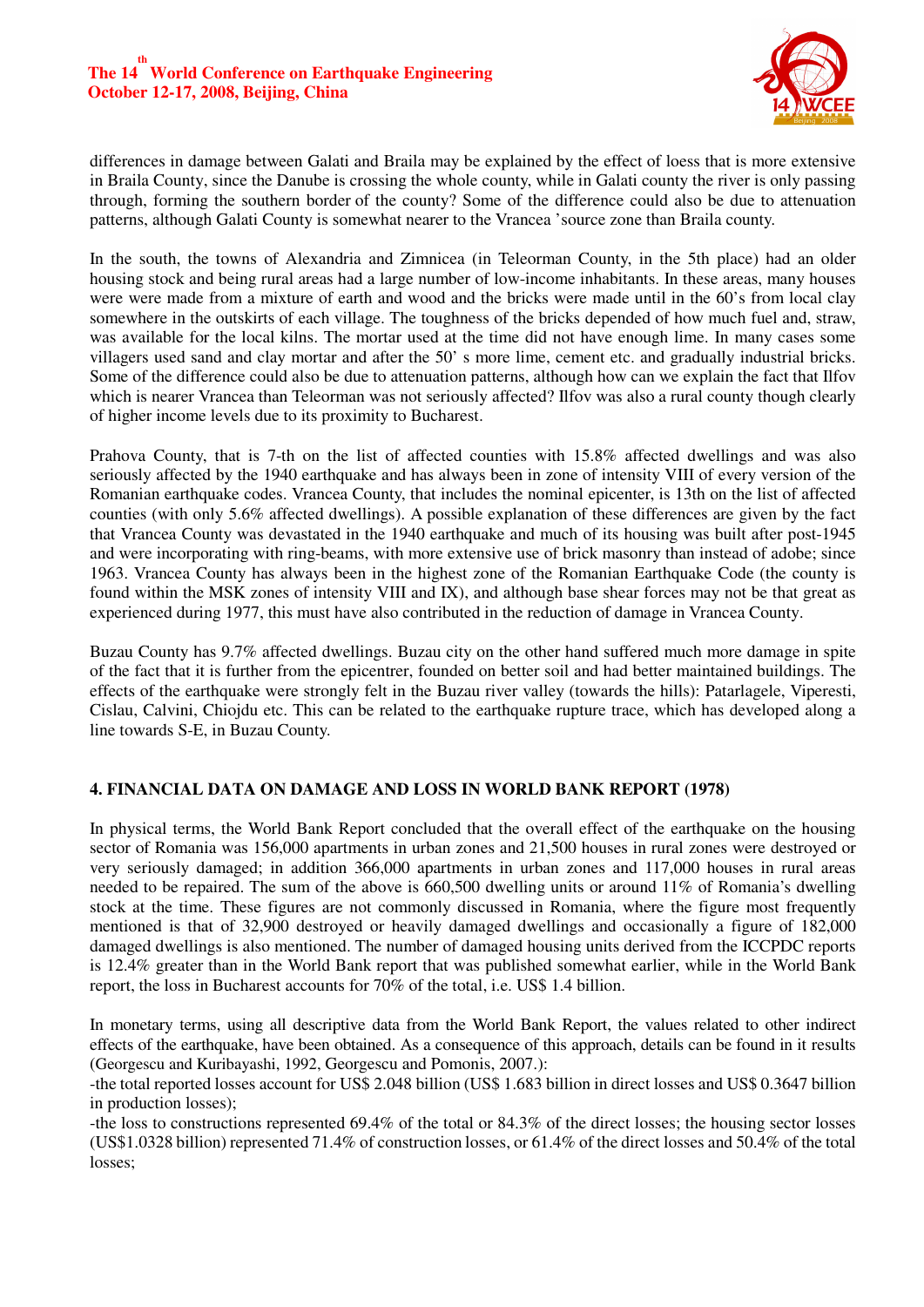

-the loss in industry represented 21.8% of the total; the indirect, production losses were prevalent in industry and agriculture, while in transport, communication, health, education, local industry and especially in housing, the loss to constructions was prevailing.

Based on indirect losses for March 4, 1977 earthquake, indicated in World Bank Report and / or evaluated by the authors, other non-reported, indirect losses, could amount around US\$ 2.4953 billion, with the total indirect losses reaching as much as US\$ 2.860 billion and the ratio of indirect to direct losses being 1.7; by adding the reported and estimated losses, the total possible loss could reach US\$ 4.5433 billion.

### **5. THE ECONOMIC IMPACT OF THE LOSSES**

The ratio of losses to the estimated Gross National Product-GNP (or to the Gross Domestic Product-GDP) of Romania in 1977 also need to be re-appraised. In the case of 1970's Romania, the exact size of the GNP is difficult if not impossible to be accurately estimated in US\$ or other foreign currency. The GNP or GDP evolution of Romania until 1989 and the GNP of all East European countries have been frequently re-evaluated (Jackson, 1985, Lancieri, 1993). For international comparisons, the GNP of countries with Centrally Planned Economies (CPE) was obtained in that epoch by the World Bank from domestic data using applicable exchange rates (in Romania an exchange rate of 20 Ro Lei per US\$ was used in 1977).

In order to have a new insight, the authors used alternative dollarUS\$ GNP estimates for Romania and revised loss to GNP ratio. The Romania annual GNP series from the World Bank or United Nations or other statistical books or almanacs are quite different. The GNP of Centrally Planned Economies-CPE's has been an object of study for years, because their systems of National Accounts were different (Jackson, 1985). A review of the various estimates of the GNP of CPEs is made by Lancieri (1993) and concluded that past values of GNP per capita for CPE's during 1970-1990 were by far too large. The estimates made by various western bodies and authorities are notoriously different, and for example in the case of Romania the estimate of its 1980 GNP ranges from 52 to 103 billion US\$.

Selecting the available data on Romania's GDP or GNP, various exchange rates and deflators, we obtained 7 alternative results for GNP and loss ratio (Georgescu and Pomonis, 2007). In this context, GDP or GNP ranged from 21.557 to 34.126 billion US \$ and thus, depending on the reference GNP values, we have:

- the direct loss to GDP or GNP ratio in 1977 could range from 4.9% to 7.8%;
- the total loss to GDP or GNP ratio in 1977 could range from  $6.0\%$  to  $9.5\%$ ;

Using the total possible loss estimated by the authors (US\$ 4.5433 billion) and the alternatives of GNP, the total possible loss ratio to GDP or GNP in 1977 could range between 13.3% and 21.1%. Such values are considerably closer to the strong negative impact that was felt by the entire economy and society for more that a decade following the 1977 earthquake and the late seventies oil crisis, until the political system's collapse in late 1989 and even later on.

### **6. LESSONS OF 1977 DISASTER FOR SEISMIC RISK REDUCTION STRATEGIES**

All published and recently recovered loss and impact data proves that the 1977 earthquake was a great disaster that affected numerous citizens, destroyed and damaged a significant share of the residential and non-residential building stock of Romania, adding strain to the economy and future prospect. This disaster concurred with the 1970's floods to contribute towards the very difficult economic and social situation of the 1980's in Romania.

The 1977 earthquake provided a great scientific laboratory, based on unique and valuable lessons in seismological and engineering terms. But later on the official actions were mostly concerned with other projects and neglected the potential for disaster from future earthquakes. With the knowledge of today, we may have many reasons to believe that Romania's 1977 regime possibly reported a smaller damage extent and impact because: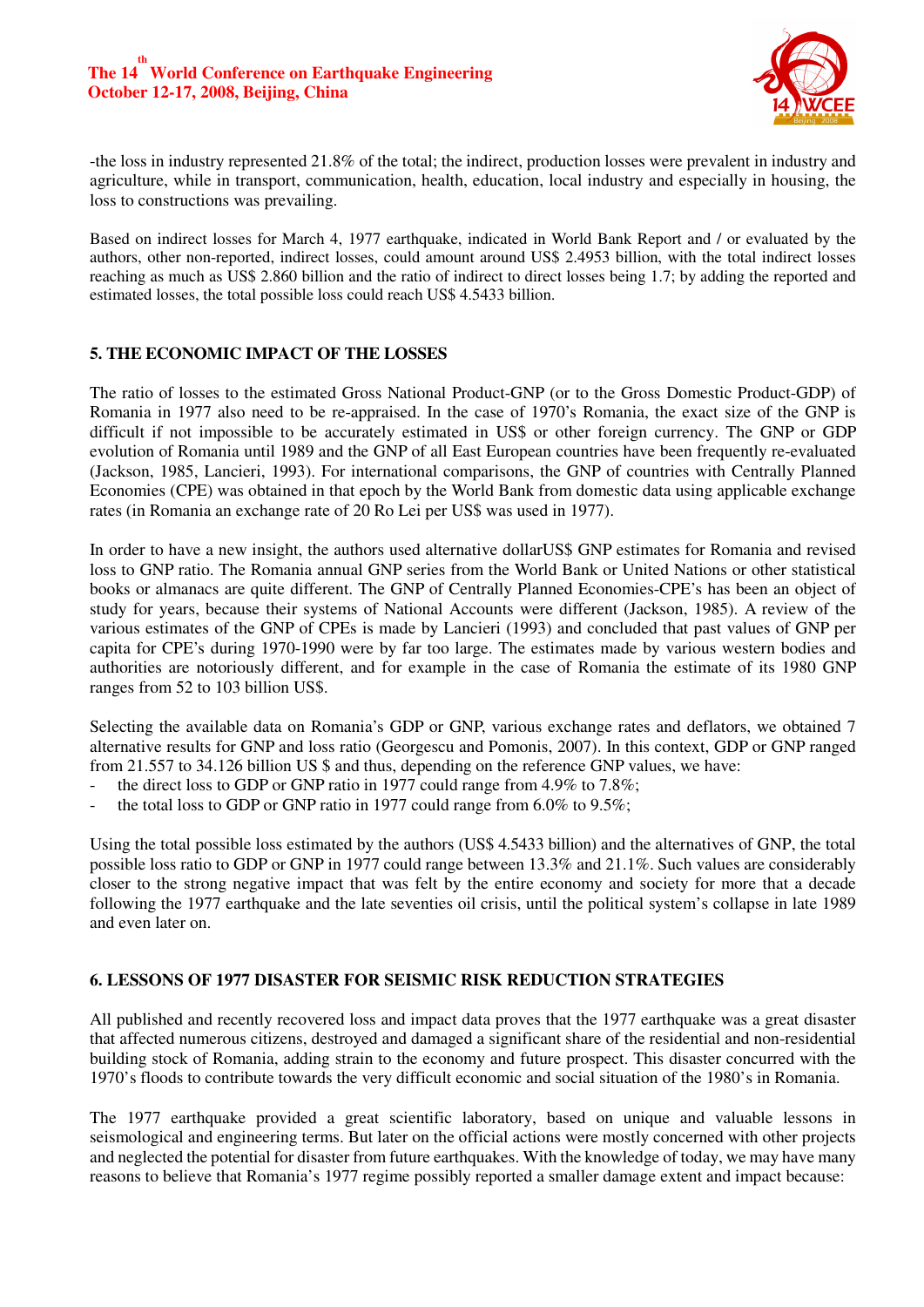## **The 14 th World Conference on Earthquake Engineering October 12-17, 2008, Beijing, China**



- the authorities were not sufficiently prepared to gather data and investigate the loss in all aspects; what was at hand was the direct loss on buildings and infrastructure in social-economic and industry sectors and only some indirect losses; the request for data from the local authorities was mainly focused on such items;
- the calculation of loss or replacement costs relied on conventional average apartment areas and fixed costs for repair and strengthening, that were grossly under-estimated and unrealistic; later on, it was common knowledge that contractors worked at a loss for such time consuming works; the costs were not for upgrading the damaged buildings but to bring their strength to the situation as it had been before the earthquake;
- a greater reported damage and loss would have been considered by the leaders of that period as an embarrassment, reports about huge losses could reduce the country's credit worthiness and place in doubt its ability to pay foreign debts and any weakness could have been exploited by some countries seeking to control or change the regime;
- admitting a major loss and impact would have tarnished Romania's image.

These hitherto newly analyzsed files data sources give detailed damage data for 19 affected counties plus Bucharest City. The territorial loss was heavy in many counties as percentages of damage indicate both in physical units and values, and we were able to evaluate them here for the first time. In terms of disaster management, there is a striking difference between the huge damage caused to over 20 counties and the subsequent funds allocated to rehabilitation and strengthening. In July 1977, highest officials enforced the rule of limited repair and strengthening by local interventions for cosmetic purposes to "reach the initial safety level".

In physical terms, we know that there are hidden, neglected or un-repaired damages which represent the roots of future cumulative structural vulnerability, a bitter heritage from 1940 and 1977 for today's society, which may possibly suffer and pay for a large disaster in years to come. Thus, the impact of the 1977 earthquake is still a threat to Romania's future development prospects.

In terms of economics, the present paper is a contribution to a better impact assessment, since, according to thse our recent estimations, we have reached a new insight on losses and the range of direct loss to GDP or GNP ratio in 1977 that could have been from 4.9 to 7.8%, while the range of total loss to GDP or GNP ratio in 1977 could have been from 6.0% to 9.5%. Adding further indirect losses that were unaccounted at the time brings the range of total possible loss ratio to GDP or GNP in 1977 to between 13.3% and 21.1%., predictor of a heavy impact. A better re-evaluation of past earthquake losses, including territorial extent of losses as well as the loss to GNP ratio, require access to more data and archives which with time will provide new insights.

According to the present knowledge at hand, many international analysts referred to the 1977 earthquake in studies on East European economies and their first international concern about the 1977 disaster's impact was related to Romania's capacity to pay its debts and secure its economic growth (Jackson, 1977, cited in Burakow, 1980). Some negative impact was immediately visible, while other had a period of "incubation", depending on internal and international situation. In order to be able to pay its foreign debts, a very efficient economy was necessary, but five years after 1977, under the combined effect of the earthquake, floods, the sudden increase of international interest rates and due to its own economy's systemic weakness, Romania was faced with an economic crisis considered by the cited analysts as "deep" and in a "profound stagnation, with painful consequennces in social terms". Retrospective studies in later years stated clearly that the 1977 earthquake greatly contributed to the serious economic crisis that started in Romania in 1979 and lasted at least until the end of the 1990's of Romania's economy (Deletant, 2002; Deletant and Ionescu, 2004).

The recurrence cycle of great Vrancea earthquakes represents a warning and strategies must take it into account with due consideration. The accelerated strengthening and/or replacement of vulnerable buildings are a main task. A system of loss investigation and data collection must be prepared in advance for the next Vrancea earthquake. In this context, Romania's EU integration and the new Romanian Earthquake Design Code based on Eurocode requirements, on earthquake recurrence intervals of 100 and 475 years return period must be tackled with due concern.